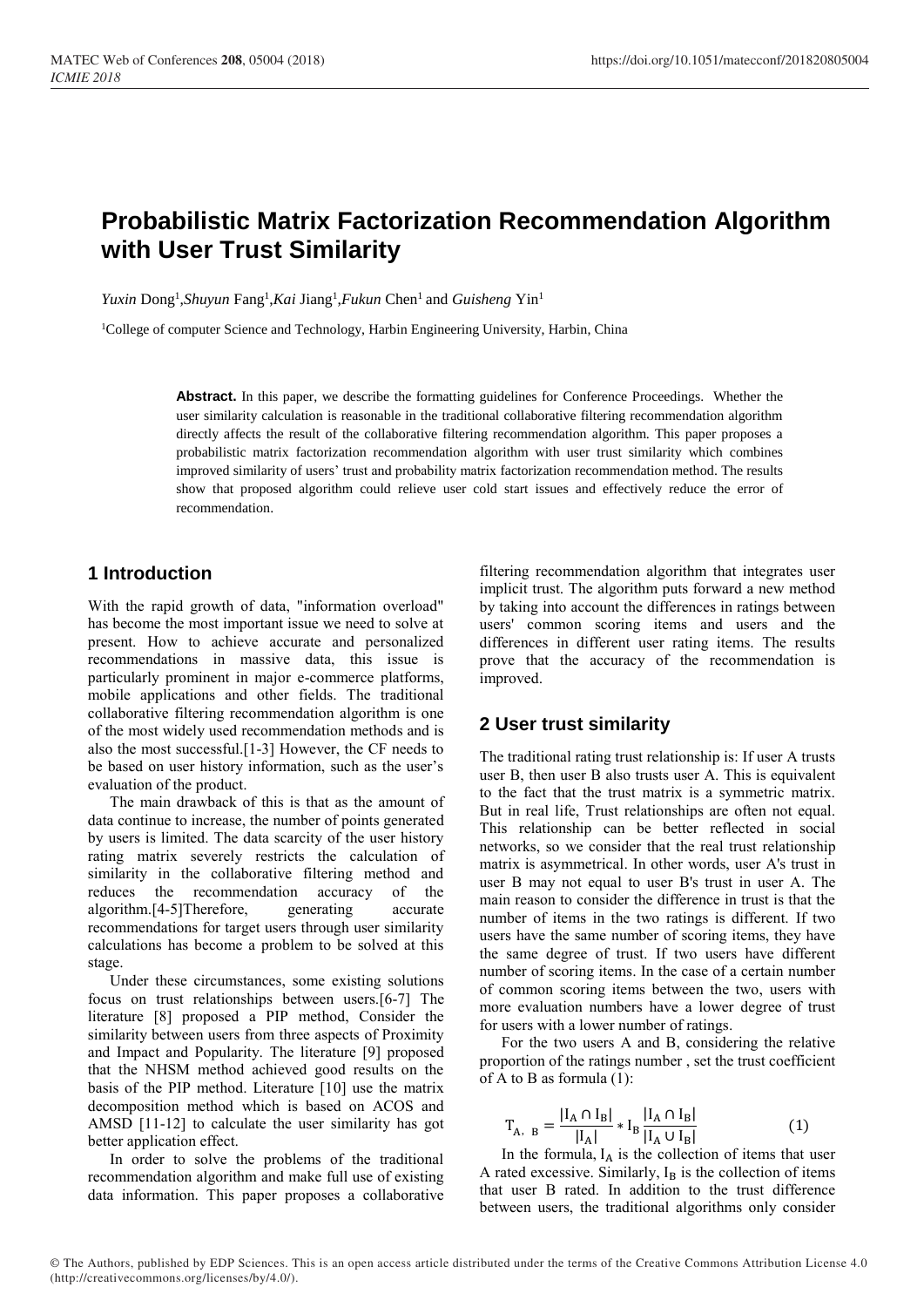the directional differences of different user rating vectors when calculating users' similarities ,and don't take different users' specific scores into consideration. When the two vectors are in the same direction but the values are inconsistent, the traditional methods of calculation seem unreasonable. If the direction of the two users' interest vectors are the same as the direction of the third user, the smaller of the score difference with third user, the stronger of the trust relationship between them.

In response to the problem mentioned above, For User A and User B, consider the differences in the values of the ratings. The score difference coefficient between users is defined as formula (2):

$$
D_{A,B} = \theta^{\sum_{j \in I} \frac{|R_{A,j} - R_{B,j}|}{Max - Min}} \qquad (0 < \theta < 1) \tag{2}
$$

In the formula, I is the collection of items for User A and User B rated.  $R_{A, j}$  and  $R_{B, j}$  are the rating of item j that user A and user B rated respectively. Max is the maximum score, Min is the minimum score,  $θ$  is a constant between 0 and 1.

Finally, the improved trust similarity formula is defined as followed:

simTrust(A, B) = T<sub>A,B</sub> \* D<sub>A,B</sub> \* sim(A,B) (3)

In formula  $(3)$ ,  $\text{sim}(A, B)$  uses Pearson similarity as an improvement object in this paper.

# **3 TSPMF MODEL**

,

### **3.1 User trust similarity probabilistic matrix factorization**

User trust similarity matrix is decomposed into two lowdimensional implicit vector feature matrices. Where m indicates the number of users. The user feature matrix U is a l ∗ m dimension matrix. And the trust feature matrix Z is a l ∗ m dimensional matrix. It is necessary to get the most suitable U and Z to minimize the factorization error of the user trust similarity matrix, it is equivalent to let the inner product of U and Z satisfy the minimum error of the user trust similarity matrix C. The error formula defined as:

$$
p(C|U, Z, \sigma_c^2) = \prod_{i=1}^{m} \prod_{k=1}^{m} [N(C_{ik}|U_i^{\mathrm{T}} Z_k, \sigma_c^2)]^{I_{ik}^c}
$$
 (4)

In formula (4), the vectors  $U_i$  represents the characteristics of user i, and  $Z_k$  represents the trust characteristics of the group of k,  $N(x|\mu, \sigma_c^2)$  represents the probability density function of a Gaussian distribution with mean  $\mu$  and variance of  $\sigma_c^2$ . When there is a trust relationship between user i and user k, Then  $I_{ik}^c = 1$ , otherwise it is 0. The Gaussian distributions of user feature and user trust feature are defined as follows: m

$$
p(U|\sigma_U^2) = \prod_{i=1}^{m} N(U_i|0, \sigma_U^2 I)
$$
  

$$
p(Z|\sigma_Z^2) = \prod_{k=1}^{m} N(Z_k|0, \sigma_Z^2 I)
$$
 (5)

In formula (5),  $\sigma_U^2$  is the variance of U distribution,  $\sigma_Z^2$  is the variance of the Z distribution, I represents the identity matrix.

Mentioned in section 2.1, the similarity of trust takes into account between the different users number and scale of user preferences for projects. The similarity of trust between users takes the different number and scale of user preferences for items into account. where  $C_{ik}$  is the trust degree of user i to user k. It is shown as:

$$
C_{ik} = \frac{|I_i \cap I_k|}{|I_i|} * \frac{|I_i \cap I_k|}{|I_i \cup I_k|} * \theta^{\sum_{j} \in I_{\text{Max}} - N_{\text{in}}}
$$
  

$$
* \frac{\sum_{i \in I} (R_{i, j} - \overline{R}_i) * (R_{k, j} - \overline{R}_k)}{\sqrt{\sum_{i \in I} (R_{i, j} - \overline{R}_i)^2} \sqrt{\sum_{i \in I} (R_{k, j} - \overline{R}_k)^2}}
$$
(6)

In formula  $(4)$ ,  $I_i$  is a set of items that rated by user i;  $I_k$  is a set of items that rated by user k.  $R_{i,j}$  is the user i 's rating to the item j;  $R_{k,j}$  is the user k's rating to the item j. According to Bayesian theorem, the user trust similarity matrix is decomposed into user characteristic matrix and user trust matrix:

$$
p(U, Z|C, \sigma_c^2, \sigma_u^2, \sigma_z^2)
$$
  
 
$$
\propto p(C|U, Z, \sigma_c^2)p(U|\sigma_u^2)p(U|\sigma_u^2)p(Z|\sigma_z^2)
$$
 (7)

#### **3.2 User-item similarity probabilistic matrix factorization**

Similarly, the user-item rating matrix is decomposed into two low-dimensional implicit vector feature matrices. Where n indicates the number of items. The user feature matrix U is a  $l * m$  dimension matrix. And the item feature matrix V is a  $l * n$  dimensional matrix. It is necessary to get the most suitable U and V to minimize the factorization error of the user trust similarity matrix, it is equivalent to let the inner product of U and V satisfy the minimum error of the user trust similarity matrix R. The error formula defined as:

$$
p(R|U, V, \sigma_R^2)
$$
  
= 
$$
\prod_{i=1}^{m} \prod_{j=1}^{n} [N(R_{ij}|U_i^T V_j, \sigma_R^2)]^{I_{ij}^R}
$$
 (8)

In formula  $(8)$ , the vectors  $V_j$  represent the trust characteristics of item j,  $N(x|\mu, \sigma_R^2)$  represents the probability density function of a Gaussian distribution with mean  $\mu$  and variance of  $\sigma_R^2$ . If item j have been rated by user i, then  $I_{ij}^{R}=1$ , otherwise it is 0. The Gaussian distributions of user feature and item feature are defined as follows:

$$
p(U|\sigma_U^2) = \prod_{\substack{i=1 \ n}}^{m} N(U_i|0, \sigma_U^2 I)
$$
  

$$
p(V|\sigma_V^2) = \prod_{j=1}^{m} N(V_j|0, \sigma_V^2 I)
$$
 (9)

In formula (9),  $\sigma_U^2$  is the variance of U distribution,  $\sigma_V^2$  is the variance of the V distribution, I represents the identity matrix. According to Bayesian theorem, the user–item matrix is decomposed into user characteristic matrix and item characteristic matrix: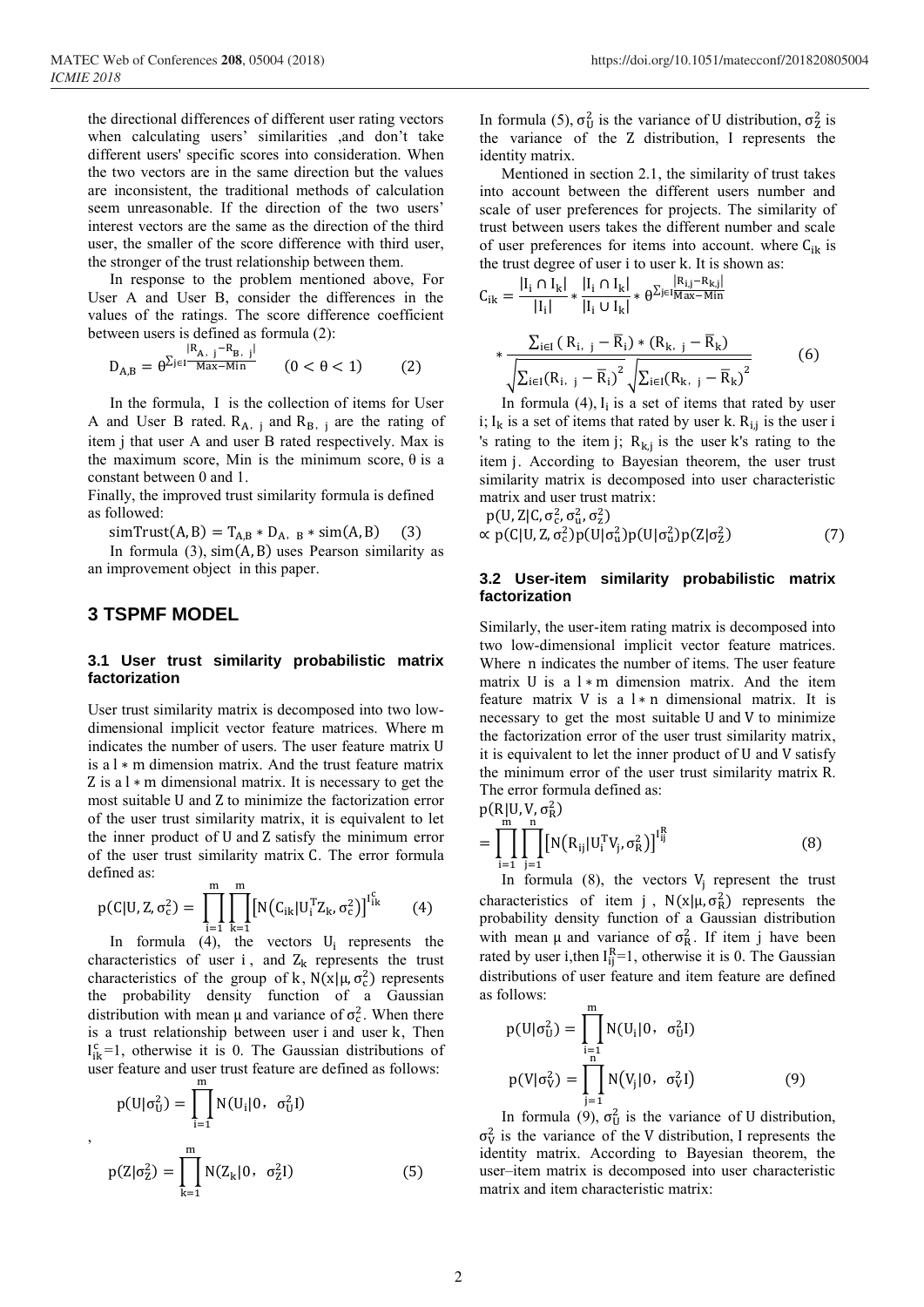$$
p(U, V | R, \sigma_R^2, \sigma_u^2, \sigma_v^2)
$$
  
\n
$$
\propto p(R | U, V, \sigma_R^2) p(U | \sigma_u^2) p(V | \sigma_v^2)
$$
\n(10)

#### **3.3 Joint probabilistic matrix factorization**

The joint probabilistic matrix factorization can be used to obtain a user characteristic matrix that satisfies both the user trust relationship and the user-item matrix. Furthermore, the missing values in the user-item scoring matrix are obtained from the inner product of the user feature matrix and the item feature matrix under the constraint conditions. The logarithmic value of posterior of joint probability matrix is defined as:

$$
\ln p (U, V, Z | C, R, \sigma_c^2, \sigma_R^2, \sigma_u^2, \sigma_v^2, \sigma_z^2)
$$
\n
$$
= -\frac{1}{2\sigma_c^2} \sum_{i=1}^{m} \sum_{k=1}^{m} I_{ik}^c (C_{ik} - U_i^T Z_k)^2
$$
\n
$$
- \frac{1}{2\sigma_R^2} \sum_{i=1}^{m} \sum_{j=1}^{m} I_{ij}^R (R_{ij} - U_i^T V_j)^2
$$
\n
$$
- \frac{1}{2\sigma_U^2} \sum_{i=1}^{m} U_i^T U_i - \frac{1}{2\sigma_V^2} \sum_{i=1}^{n} V_j^T V_j - \frac{1}{2\sigma_Z^2} \sum_{k=1}^{m} Z_k^T Z_k
$$
\n
$$
- \frac{1}{2} \left( \left( \sum_{i=1}^{m} \sum_{k=1}^{m} I_{ik}^c \right) \ln \sigma_c^2 + \left( \sum_{i=1}^{m} \sum_{j=1}^{n} I_{ij}^R \right) \ln \sigma_R^2 \right)
$$
\n
$$
- \frac{1}{2} (m \ln \sigma_U^2 + m \ln \sigma_Z^2 + n \ln \sigma_V^2) + C
$$
\n(11)

In formula  $(11)$ , C is a constant. In order to obtain the minimum error factorization of the user trust similarity matrix and the user-item rating matrix, which equivalent for formula (11) to take the maximum value. Formula (11) is simplified to formula (12), it's said that the maximum value of formula (11) corresponds to the minimum value of formula (12).

$$
E = \frac{1}{2} \sum_{i=1}^{m} \sum_{j=1}^{n} I_{ij}^{R} (R_{ij} - U_{i}^{T} V_{j})^{2}
$$
  
+ 
$$
\frac{\lambda_{C}}{2} \sum_{i=1}^{m} \sum_{k=1}^{m} I_{ik}^{c} (C_{ik} - U_{i}^{T} Z_{k})^{2}
$$
  
+ 
$$
\frac{\lambda_{U}}{2} ||U||_{Fro}^{2} + \frac{\lambda_{V}}{2} ||V||_{Fro}^{2} + \frac{\lambda_{Z}}{2} ||Z||_{Fro}^{2}
$$
  
In formula (12), ), 
$$
\lambda_{C} = \sigma_{K}^{2} / \sigma_{C}^{2}
$$
, 
$$
\lambda_{U} = \sigma_{K}^{2} / \sigma_{U}^{2}
$$
  
and (12), 
$$
\lambda_{C} = \sigma_{K}^{2} / \sigma_{C}^{2}
$$
, 
$$
\lambda_{U} = \sigma_{K}^{2} / \sigma_{U}^{2}
$$

 $\lambda_V = \sigma_R^2 / \sigma_V^2$ ,  $\lambda_Z = \sigma_R^2 / \sigma_Z^2$  $\frac{2}{2}$ ,  $|| \cdot ||_{\text{Fro}}^2$  represents the Frobenius norm.

## **4 EXPERIMENT**

The experiment mainly verified the following questions: - The influence of the choice of  $\theta$  value in the user trust similarity formula on the recommendation effect, and the θ value of the best recommended effect;

- After  $\theta$  is determined, test the  $\lambda_c$  value of the user trust similarity matrix through experiments;

- Finally evaluate the recommended effect of the TSPMF algorithm.

#### **4.1 Joint probabilistic matrix factorization**

The data set selected movielens-100k as the experimental data set, 80% of the data set are training sets, the remaining 20% is test set. The rating range is 1- 5. 1 is not liked, 5 is liked.

#### **4.2 Experimental evaluation index**

Mean absolute error (MAE) and root mean squared error (RMSE) are used as experimental evaluation indicators. The formulas are as follows:

$$
MAE = \frac{1}{T} \sum_{i,j} |R_{i,j} - \overline{R}_{i,j}|^2
$$
  
RMSE = 
$$
\sqrt{\frac{1}{T} \sum_{i,j} (R_{i,j} - \overline{R}_{i,j})^2}
$$

In the formula, T is the record numbers of items predicted. R<sub>i,j</sub> is the score predicted by TSPMF algorithm.  $\overline{R}_{i,j}$  is the score that user i rated before.

#### **4.3 Experimental analysis**

In the experiment, the result of Fig. 1 is the MAE value of  $\theta$  when different K –nearest-neighbors are selected.



**Fig 1.** MAE under different K

In Fig.2, the mean value of the MAE is calculated to confirm that the value of  $\theta$  in the user trusts similarity formula, when MAE takes the minimum value,  $\theta = 0.9$ .

After the  $\theta$  value is selected, the parameter  $\lambda_c$  in the joint probabilistic matrix factorization is determined by calculation. When it is determined that the factorization dimension is d=10, Different MAE values corresponding to  $\lambda_c$  in Fig.3, when MAE takes the minimum value,  $\lambda_c$  $=10$ .

In Fig.2, the mean value of the MAE is calculated to confirm that the value of  $\theta$  in the user trusts similarity formula, when MAE takes the minimum value,  $\theta = 0.9$ .

,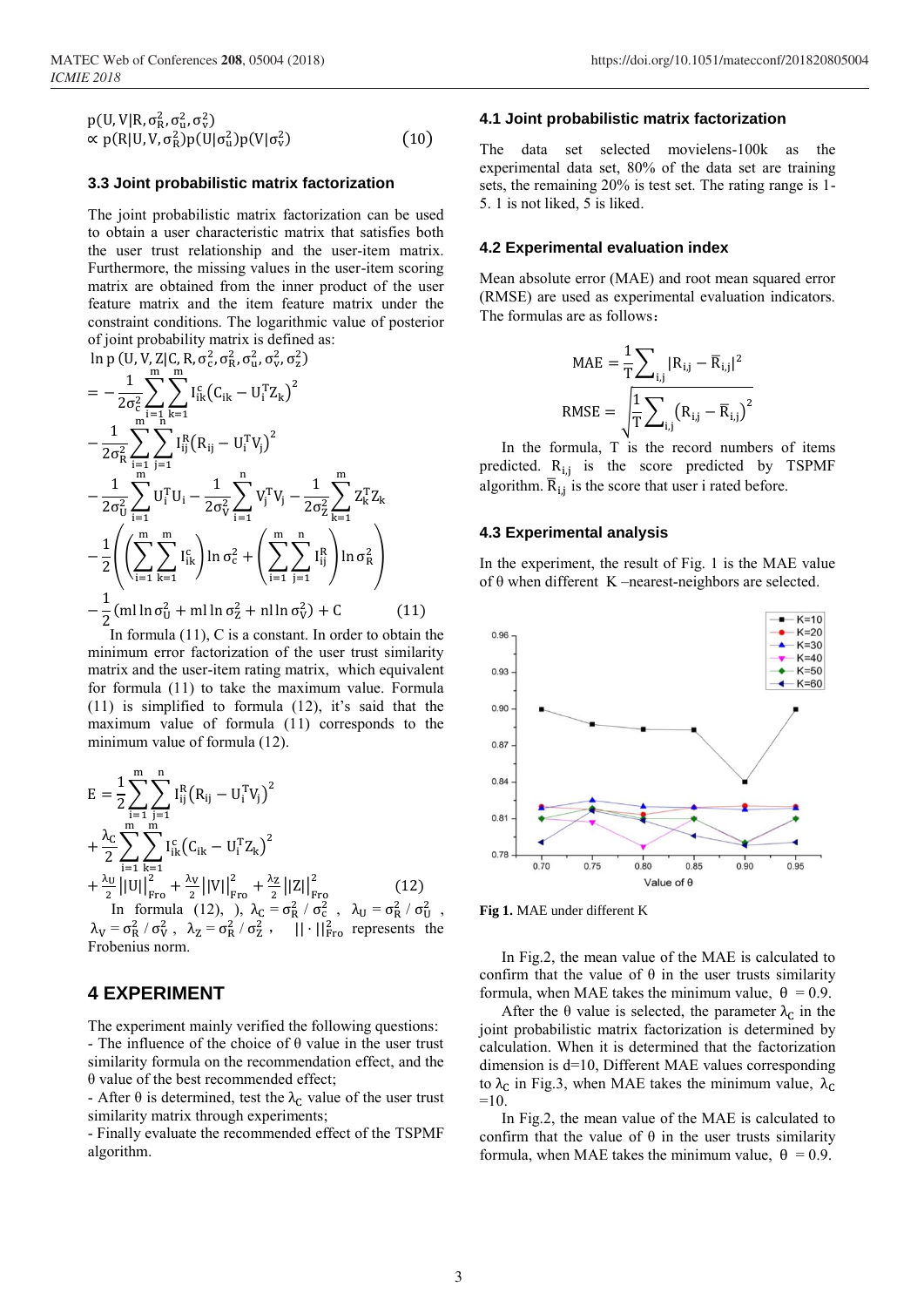



After the  $\theta$  value is selected, the parameter  $\lambda_c$  in the joint probabilistic matrix factorization is determined by calculation. When it is determined that the factorization

 $=10.$ 

dimension is d=10, Different MAE values corresponding to  $λ<sub>C</sub>$  in Fig.3, when MAE takes the minimum value,  $λ<sub>C</sub>$ 



**Fig 4.** MAE under different methods.



**Fig 5**. RMSE under different methods

Experimental results show, the TSPMF algorithm proposed in this paper is obviously better than the other four algorithms of the same type. Prove that the method of integrating user trust to make recommendations is effective.It improves the consequent of the recommendation.

# **5 Conclusion**

In this paper, a method of user trust probability matrix factorization (TSPMF) is proposed. To integrate the trust relationship between users into the traditional matrix factorization. Not only did it get accurate user similarity, but it further enhanced the effectiveness of the recommendations through trust relationships between users. The comparison experiment results show that the trust relationship between users plays an important role in the user's recommendation. The recommendation effect of TSPMF method is more stable and better than the others.

## **References**

- 1. Bobadilla J, Ortega F, Hernando A. Recommender systems survey[J]. Knowledge-Based Systems, **46**(1):109-132( 2013).
- 2. Sarwar, Badrul Munir, et al. "Item-Based Collaborative Filtering Recommendation Algorithms." Proceedings of the 10th International Conference on World Wide Web, pp. 285–295(2001)
- 3. Wang H, Wang N, Yeung D Y. Collaborative Deep Learning for Recommender Systems[J].1235- 1244(2014)
- 4. Patra B K, Launonen R, Ollikainen V, et al. Exploiting Bhattacharyya Similarity Measure to Diminish User Cold-Start Problem in Sparse Data[C]// International Conference on Discovery Science. Springer, Cham, 252-263(2014)
- 5. Patra B K, Launonen R, Ollikainen V, et al. A new similarity measure using Bhattacharyya coefficient